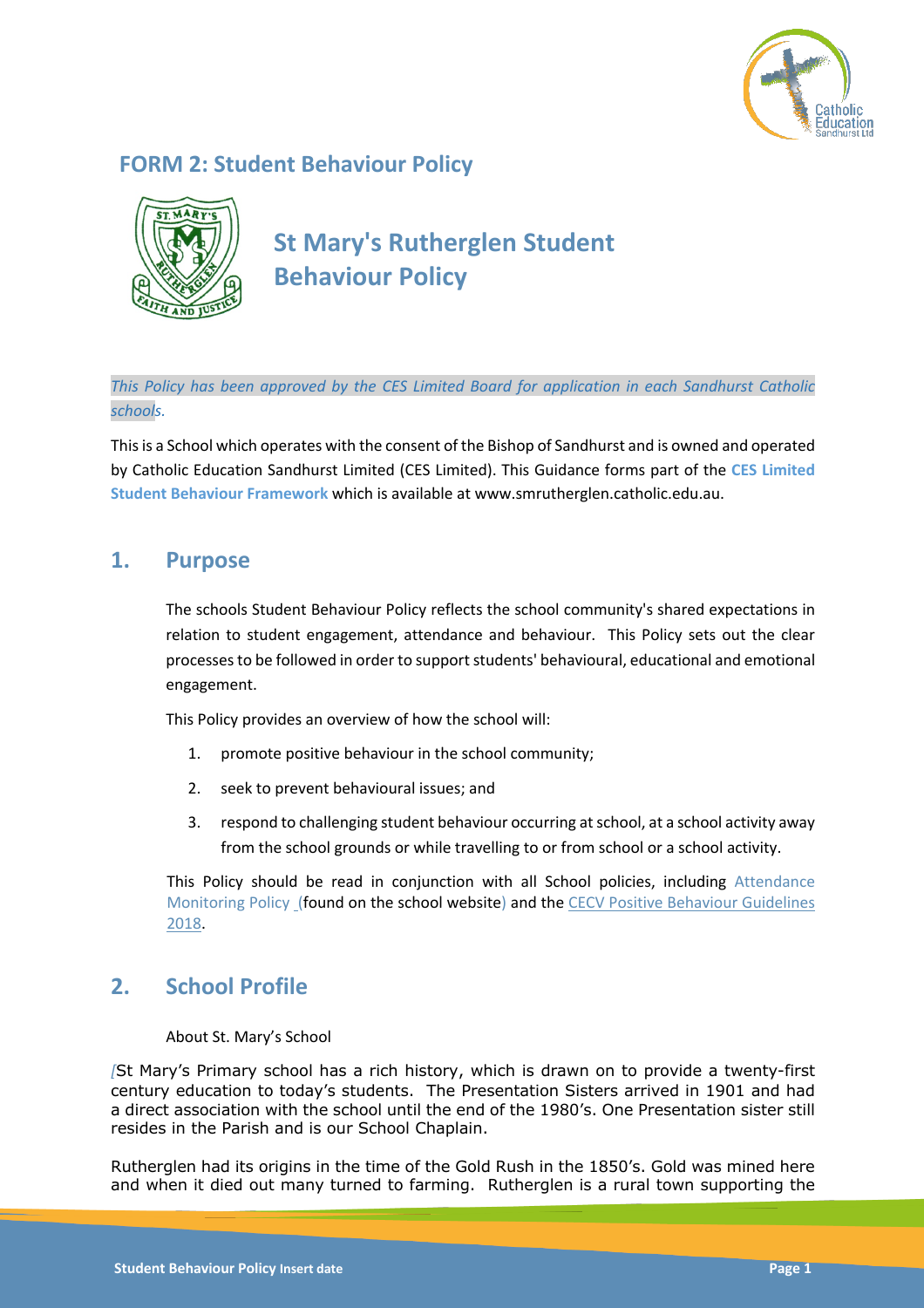wine industry and mixed farming with a focus on cropping and sheep. It is part of the Indigo Shire, which covers four historic towns. Tourism is a major industry in the local community today.

This school is committed to providing equitable access and opportunity for all. The School considers that awareness of, recognition of, and responsiveness to the needs and rights of all individuals are essential to human dignity. Inclusive practices embrace and celebrate diversity, invite belonging and provide opportunities for participation and achievement of appropriate learning outcomes.

Foundational to our work with students, families and the school community is the building of genuine, authentic relationships. The development and promotion of high-quality relationships are responsibilities shared by all members of the school community. All teachers, students, families, parishes and the wider community contribute to fostering life-affirming relationships that recognise and support the inherent dignity of each person.

## **3. Rationale**

At this school we strive to provide an inclusive education which values diversity and celebrates difference. Diversity is enacted through a pedagogy of inclusion and a commitment to uphold the rights of all to be welcomed, valued, acknowledged and actively engaged in education. Our learning community is committed to processes that support all students to make optimal progress and respect the rights of all students to learn in a positive and supportive environment. We seek to provide successful participation and to intervene as early as possible when students are not actively engaged in learning. Student behaviour is linked to the quality of the learning experiences. Purposeful, authentic, and relevant learning experiences that are of a sufficiently challenging yet achievable standard maximise positive behaviour.

### **4. Vision**

*[*St Mary's strives to…

Model and live the teachings of Jesus

Encourage and foster collaborative partnership with families, Parish and the wider community

Educate and nurture the 'whole' person spiritually, academically, socially, emotionally and physically

Provide a progressive curriculum for a contemporary society in a safe and inclusive environment*.*

Christ-centred Catholic education providing excellent, inclusive and contemporary schooling.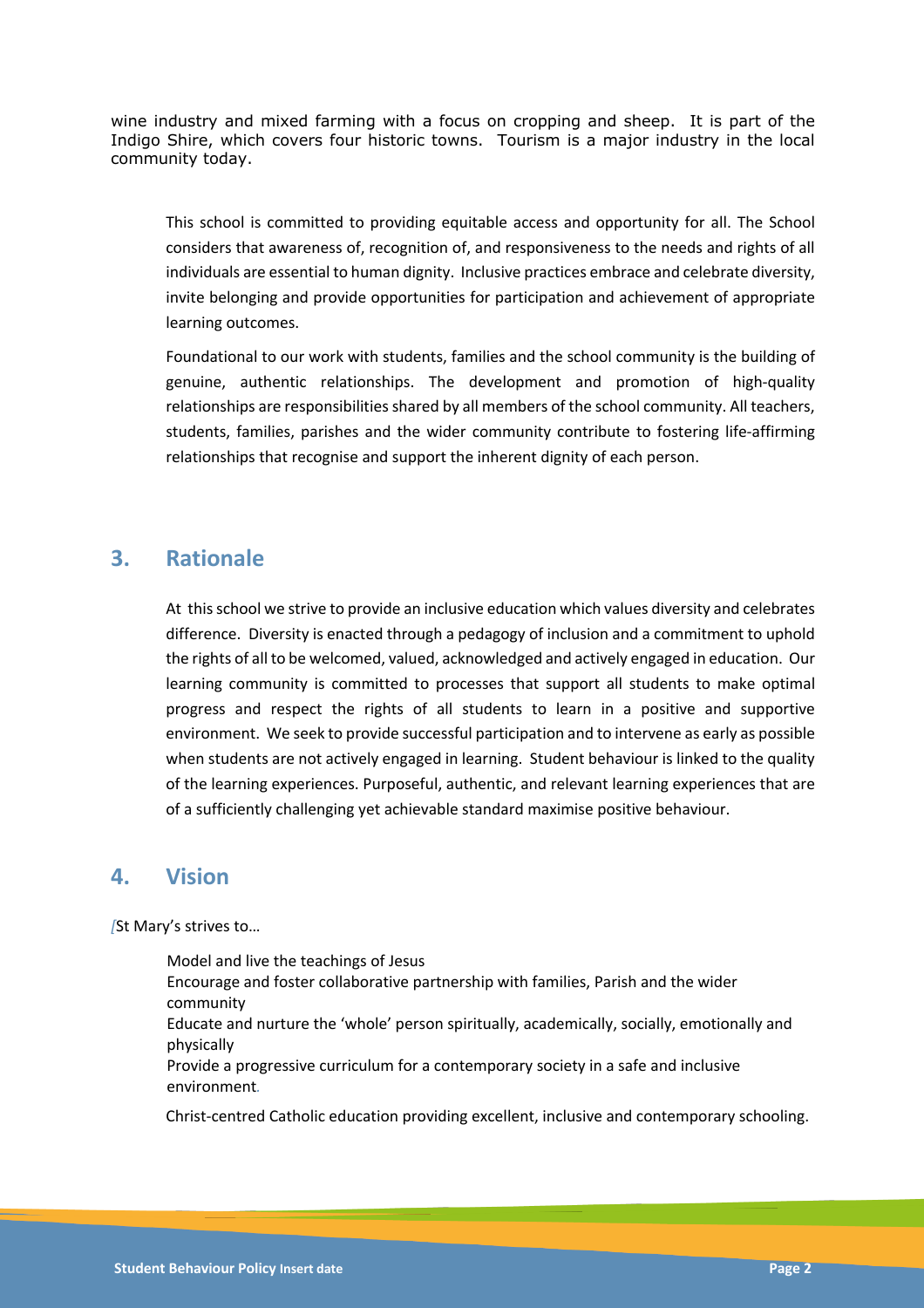### **5. Mission**

This school is committed to providing educational opportunities that actively welcome, engage, inspire and challenge all students to learn in a safe and enlivening Catholic environment.

## **6. Aims**

Our school is a community that exemplifies the Gospel values of love, forgiveness, justice and truth. Our school community recognises that everyone has the right to be respected, to feel safe and be safe and, in turn, our school community acknowledges each member's own obligation to behave responsibly. This Policy is intended to guide our school's actions. It has been developed in consultation with the school community and seeks to prioritise respectful relationships and safety in response to the rights and needs of all members of the school community. A safe and supportive environment respects the rights of all students to learn, the rights of all teachers to teach and the rights of all members of the school community to be safe. Every person at the school has a right to feel safe, to be happy and to learn. Therefore, our school aims:

- 1. to promote the values of honesty, fairness and respect for others;
- 2. to acknowledge the worth of all members of the community and their right to work and learn in a positive environment;
- 3. to maintain good order and harmony;
- 4. to affirm cooperation as well as responsible independence in learning; and
- 5. to foster self-discipline and to develop responsibility for one's own behaviour.

## **7. Principles**

This school strives to build a safe and positive school environment that is guided by Gospel values and honours the dignity of the individual, the family and the school.

The development and promotion of high-quality relationships are responsibilities shared by all members of the school community. Teachers, students, families, parish members and the wider community contribute to and share in the responsibility to foster life-affirming relationships that recognise and support the inherent dignity and safety of each person. Members of the school community are expected to contribute to the mission and vision of the school and to understand their rights and acknowledge their obligation to behave responsibly.

As a provider of Catholic education, the school Principal will consider the need for the school community to represent and conform with the doctrines, beliefs and principles of the Catholic faith when making decisions regarding matters of school administration, including enrolment. Pupils and families who are members of other faiths are warmly welcomed at our schools.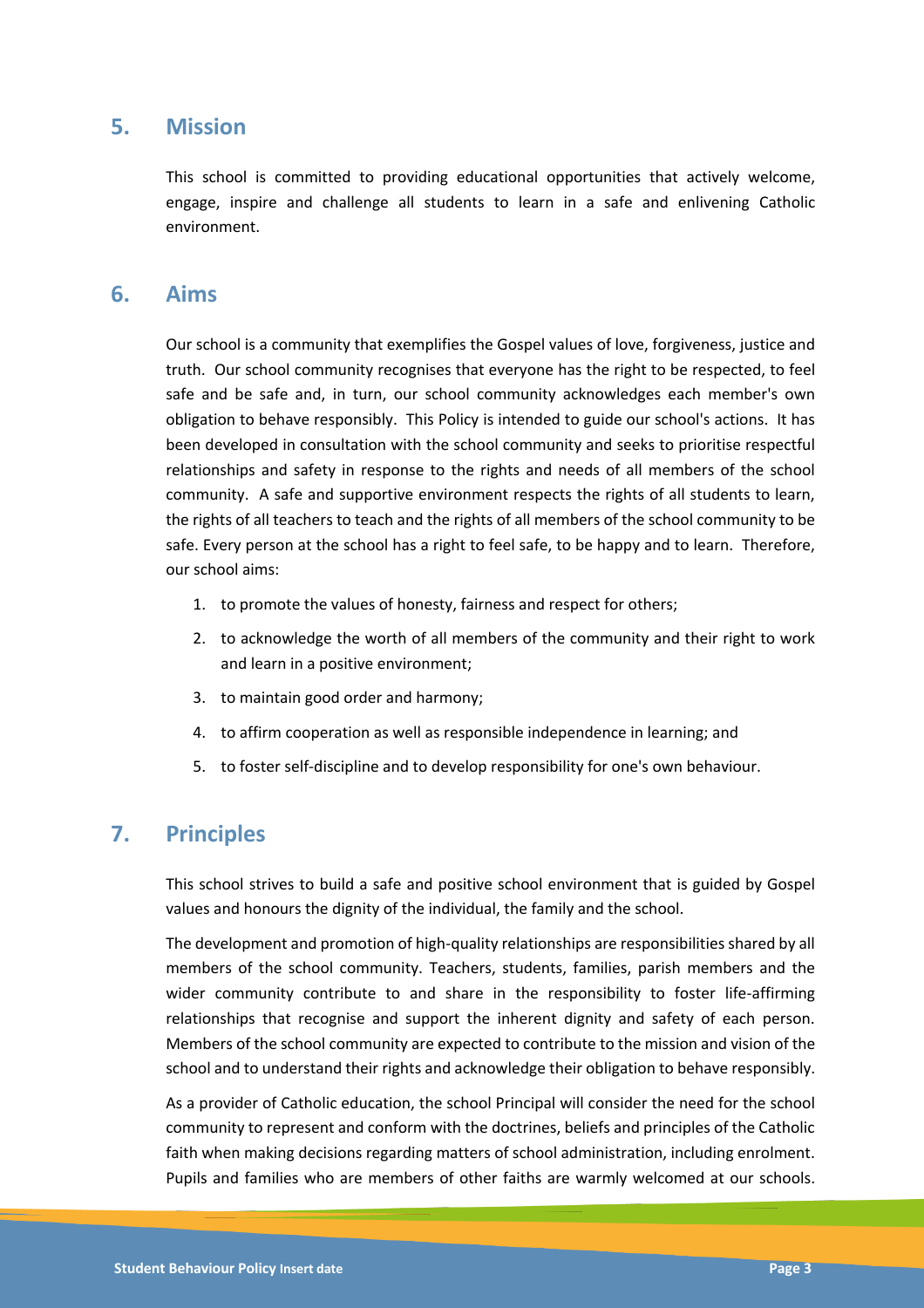However, the school reserves its right to exercise its administrative discretion in appropriate circumstances, where it is necessary to do so to avoid injury to the religious sensitivities of the Catholic school community.

It is vitally important that the school is made aware of each child's individual circumstances and how these may impact upon his or her physical, functional, emotional or educational needs, particularly where the school is required to provide additional support to the child.

# **8. Definitions**

| <b>At Risk behaviour</b>    | Any behaviour that has the potential to cause harm or injury to<br>self or others. This includes physical, emotional or psychological<br>harm.                                                                                                                                                                                                                                                     |
|-----------------------------|----------------------------------------------------------------------------------------------------------------------------------------------------------------------------------------------------------------------------------------------------------------------------------------------------------------------------------------------------------------------------------------------------|
| <b>Behaviour</b>            | The way in which one acts or conducts oneself, especially<br>towards others. In general terms, it can be considered to be<br>anything we say or do.                                                                                                                                                                                                                                                |
| <b>Behaviour of concern</b> | May include behaviour that could labelled as inappropriate or<br>unacceptable, including bullying, harassment and victimisation.<br>Is anything a person does or says which is likely to limit or deny<br>access to regular school routines and activities.                                                                                                                                        |
|                             | Is anything a person does or says which causes stress, worry, risk<br>of or actual harm to others.                                                                                                                                                                                                                                                                                                 |
|                             | Is anything a person does or says of such intensity, frequency or<br>duration that the physical safety of the person or others is<br>impacted.                                                                                                                                                                                                                                                     |
|                             | Unacceptable or inappropriate behaviour can take place in<br>different environments and mediums, e.g; sporting field, school<br>yard, bus, line, classroom online, via social media, writing,<br>drawing, or gesture.                                                                                                                                                                              |
| <b>Behaviour support</b>    | The educational support a student receives from the school in<br>order to learn and maintain identified appropriate behaviour.                                                                                                                                                                                                                                                                     |
| <b>Bullying</b>             | A broad concept which may generally be characterised<br>as offensive, intimidating, malicious or insulting behaviour, an<br>abuse or misuse of power through means that undermine,<br>humiliate, denigrate or injure the recipient. Bullying generally<br>involves a series or pattern of events in which one individual has<br>demonstrated unacceptable behaviour towards another<br>individual. |
| <b>Criminal offences</b>    | Behaviour that may be serious enough to constitute a criminal<br>offence. If an offence has been or may have been committed,<br>these concerns will be reported to the police or other authorities,<br>as appropriate.                                                                                                                                                                             |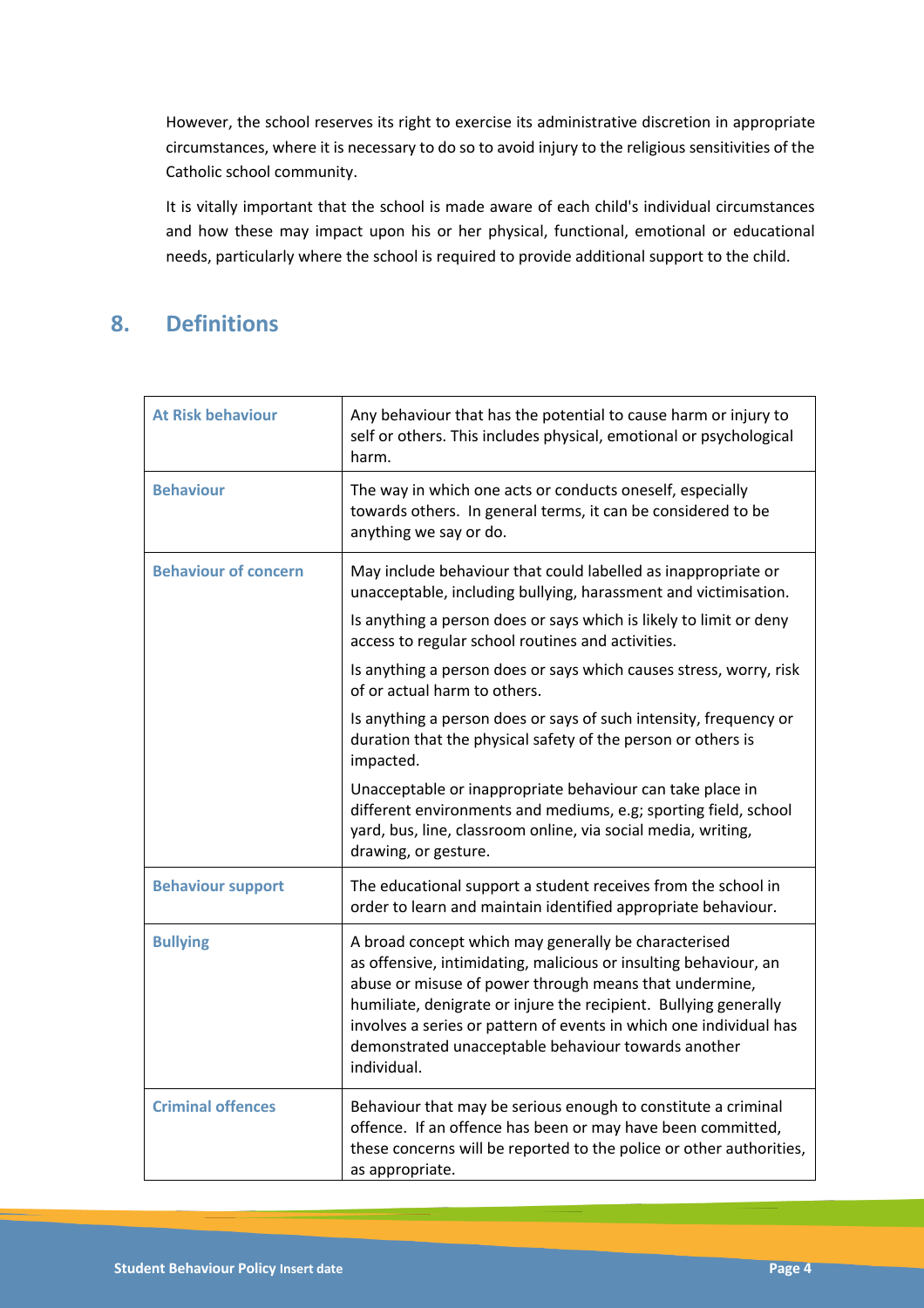| <b>Discriminatory conduct</b> | Conduct whereby an individual is treated less favourably on the<br>basis of a relevant attribute, including their sex, race, sexual<br>orientation, age, disability, religion or belief or gender<br>reassignment. Such action may constitute discriminatory<br>conduct that is contrary to Commonwealth and Victorian anti-<br>discrimination legislation.                                      |
|-------------------------------|--------------------------------------------------------------------------------------------------------------------------------------------------------------------------------------------------------------------------------------------------------------------------------------------------------------------------------------------------------------------------------------------------|
| <b>Expected behaviour</b>     | Behaving in a manner that is <i>suitable</i> for a public gathering,<br>respecting the other members of the forum (class, meeting, and<br>assembly, gathering) and treating others as you would wish to be<br>treated. In general, appropriate behaviour is any behaviour that<br>contributes to the positive learning environment and aligns with<br>school rules and behavioural expectations. |
| <b>Student</b>                | A person enrolled at a Sandhurst Catholic School.                                                                                                                                                                                                                                                                                                                                                |
| <b>SWPBS</b>                  | School – Wide Positive Behaviour Support is a broad range of<br>systematic and individualise strategies for achieving important<br>social and learning outcomes in schools while preventing<br>problem behaviour.                                                                                                                                                                                |

## **9. Legislative Context**

The *Education Training and Reform Regulations 2017* (Vic.) (sec 4 cl 12) outlines the school's obligations to ensure that the care, safety and welfare of all students attending the school. In discharging duty of care responsibilities, the school and teaching staff must exercise professional judgment to achieve a balance between ensuring that students do not face an unreasonable risk of harm and encouraging student independence and maximising learning opportunities. Non-teaching staff, volunteers and external providers must exercise judgment appropriate in the circumstances. The school must also comply with legislation related to Occupational Health and Safety for staff.

This document is informed by relevant Australian and Victorian legislation including:

- *Education and Training Reform Act 2006* (Vic.)
- *Education and Training Reform Regulations 2017* (Vic.)
- *Disability Discrimination Act 1992* (Cth)
- *Disability Standards for Education 2005* (Cth)
- *Equal Opportunity Act 2010* (Vic.)
- *Occupational Health and Safety Act 2004* (Vic.)

### This document is also informed by the following resources:

- a) Guidelines to the Minimum Standards and Requirements for School Registration
- b) Australian Student Wellbeing Framework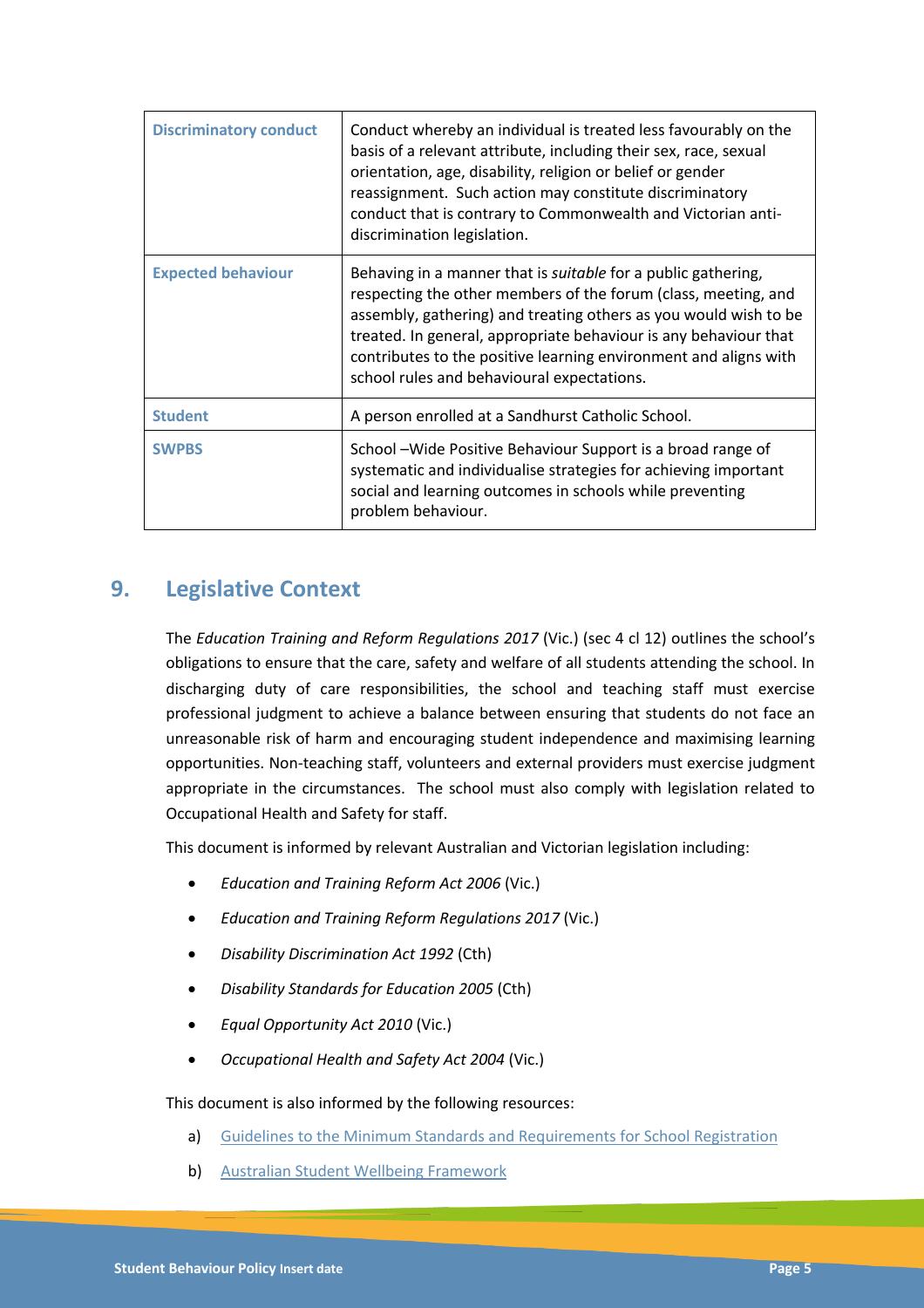- c) CECV Intervention Framework 2015
- d) CECV Positive Behaviour Guidelines 2018

# **10. Shared Behaviour Expectations/Code of Conduct**

The School recognises the importance of providing clear guidance and expectations which are applicable to all members of the school community.

|    | <b>Students are expected to:</b>                                                                                                                                                                                                                                                            | <b>Parents/Carers are</b><br>expected to:                                                                                                                                                                                                                                                                                                                                                                      | <b>Principals/Teachers &amp; Staff</b><br>will:                                                                                                                                                                                                                                         |
|----|---------------------------------------------------------------------------------------------------------------------------------------------------------------------------------------------------------------------------------------------------------------------------------------------|----------------------------------------------------------------------------------------------------------------------------------------------------------------------------------------------------------------------------------------------------------------------------------------------------------------------------------------------------------------------------------------------------------------|-----------------------------------------------------------------------------------------------------------------------------------------------------------------------------------------------------------------------------------------------------------------------------------------|
| 1. | take responsibility for their<br>learning and have high<br>expectations in themselves<br>that they can learn                                                                                                                                                                                | have high expectations of<br>their child's behaviour and<br>have an understanding of the<br>school's behavioural<br>expectations                                                                                                                                                                                                                                                                               | promote positive reinforcement<br>and enhance student self-esteem<br>by having a planned approach for<br>recognising and responding to<br>appropriate behaviour                                                                                                                         |
| 2. | model the school's core<br>values of respect, endeavour,<br>communication, trust and<br>teamwork                                                                                                                                                                                            | communicate with the school<br>in regards to their child's<br>circumstances                                                                                                                                                                                                                                                                                                                                    | deliver an inclusive and<br>comprehensive curriculum which<br>promotes positive behaviours and<br>emphasises the well-being of<br>every child focusing on pro-social<br>behaviours                                                                                                      |
| 3. | take responsibility for their<br>own behaviour and the<br>impact of their behaviour on<br>others                                                                                                                                                                                            | cooperate with the school by<br>assisting in the development<br>and enforcement of strategies<br>to address individual needs                                                                                                                                                                                                                                                                                   | employ whole school and<br>classroom practices to establish a<br>climate in which appropriate<br>behaviour is the norm for all<br>students and focus on the<br>implementation of preventative<br>and early intervention strategies<br>to deal with attendance and<br>behavioural issues |
| 4. | comply with this policy and<br>work with teachers and<br>parents in developing<br>strategies to improve<br>outcomes to:<br>obey all reasonable<br>1.<br>requests of staff;<br>respect the rights of<br>2.<br>others to be safe and<br>learn; and<br>3.<br>respect the property of<br>others | provide complete, accurate<br>and up to date information<br>when completing an<br>enrolment form and supply<br>the school, prior to<br>enrolment, with any<br>additional information as may<br>be requested, including<br>copies of documents such as<br>medical/specialist reports<br>(where relevant to the child's<br>schooling), reports from<br>previous schools, court orders<br>or parenting agreements | implement intervention strategies<br>to deal with attendance and<br>behavioural issues                                                                                                                                                                                                  |
| 5. |                                                                                                                                                                                                                                                                                             | comply with the school's<br>behavioural aims and the<br>school's Code of Conduct and<br>support the school in<br>upholding prescribed                                                                                                                                                                                                                                                                          | consistently apply this policy<br>through a shared collegiate<br>understanding and only exclude<br>students in extreme<br>circumstances                                                                                                                                                 |

The table below sets out the School's expectations for its students, parents and staff.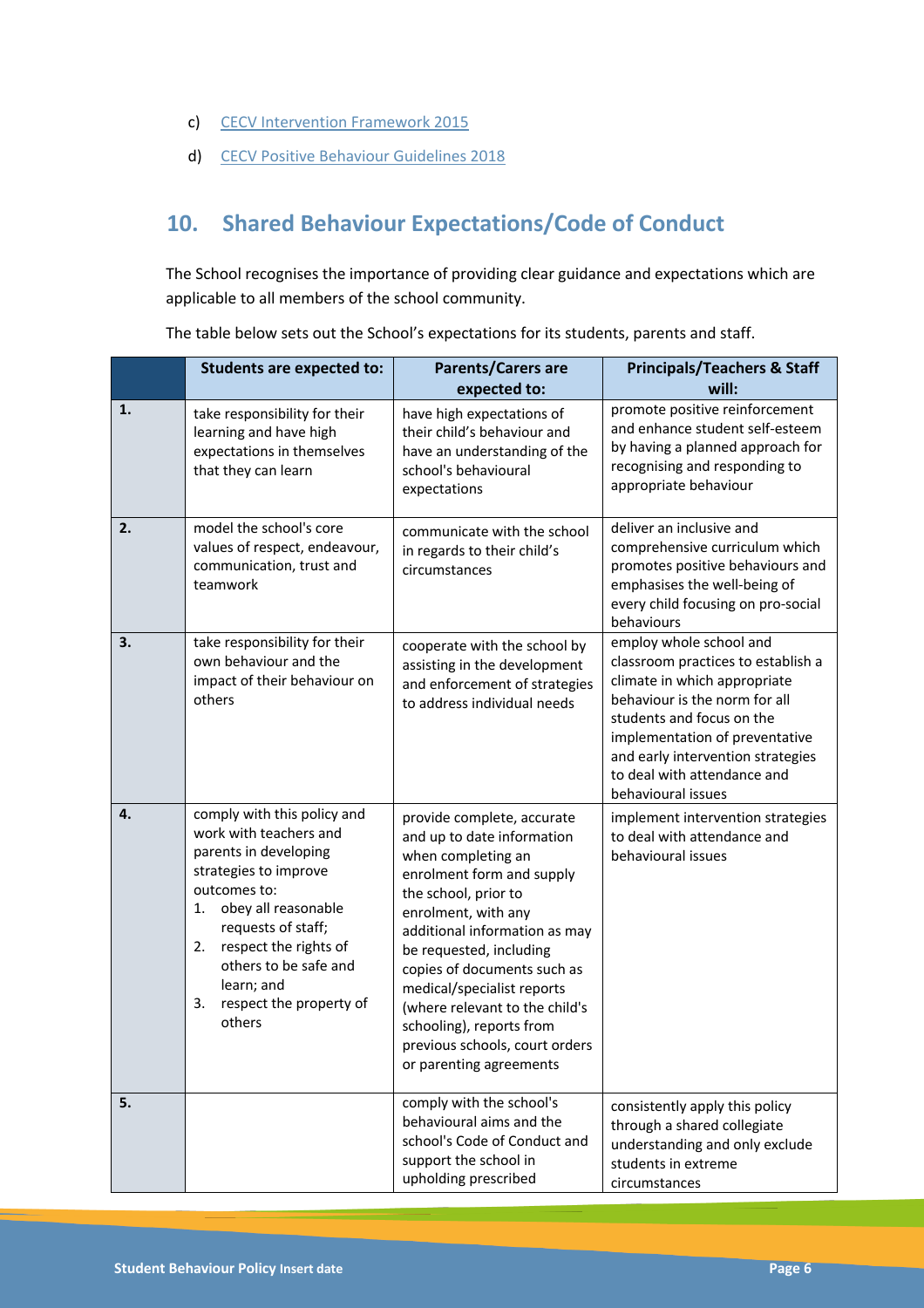|    | standards of dress,<br>appearance and behaviour, in<br>accordance with the terms of<br>a child's enrolment at the<br>school                                                                                                                                                                                                   |                                                                                                                                                                                                                                                        |
|----|-------------------------------------------------------------------------------------------------------------------------------------------------------------------------------------------------------------------------------------------------------------------------------------------------------------------------------|--------------------------------------------------------------------------------------------------------------------------------------------------------------------------------------------------------------------------------------------------------|
| 6. | acknowledge and understand<br>that unacceptable behaviour<br>by a child, or repeated<br>behaviour by a parent or<br>guardian that in the school's<br>view is unacceptable and<br>damaging to the partnership<br>between parent/guardian and<br>school, may result in<br>suspension or termination of<br>the child's enrolment | plan for the professional<br>development needs of all staff to<br>enable them to develop and<br>maintain positive relationships<br>with their students                                                                                                 |
| 7. |                                                                                                                                                                                                                                                                                                                               | recognise that for some student's<br>additional support may be needed<br>in the form of staged responses<br>and ensure that staff are<br>committed to working with<br>families to reintegrate students in<br>an educational setting after<br>exclusion |

# **11. Shared Attendance Expectations**

Ensuring that students attend school each day is a shared expectation of all students, parents and the wider school community. See school's website: www.smrutherglen.catholic.edu.au].

The table below sets out the School's shared attendance expectations for its students, parents and staff.

|    | Students are expected to:                                                                                                                            | <b>Parents/Carers are expected</b><br>to:                       | <b>Principals/Teachers &amp; Staff</b><br>will:                       |
|----|------------------------------------------------------------------------------------------------------------------------------------------------------|-----------------------------------------------------------------|-----------------------------------------------------------------------|
|    | attend and be punctual for all<br>timetabled classes every day<br>that the school is open to<br>students                                             | ensure that their child's<br>enrolment details are correct      | proactively promote regular<br>attendance                             |
| 2. | be prepared to participate fully<br>in lessons                                                                                                       | ensure their child attends<br>school regularly and punctually   | mark rolls accurately each<br>learning session                        |
| 3. | bring a note from their<br>parents/carers explaining an<br>absence/lateness if not advised<br>by parents through the<br>established school processes | advise the school as soon as<br>possible when a child is absent | follow up on any unexplained<br>absences promptly and<br>consistently |
|    | remain on the school premises<br>during school time unless they                                                                                      | account for all student<br>absences                             | identify trends via data analysis                                     |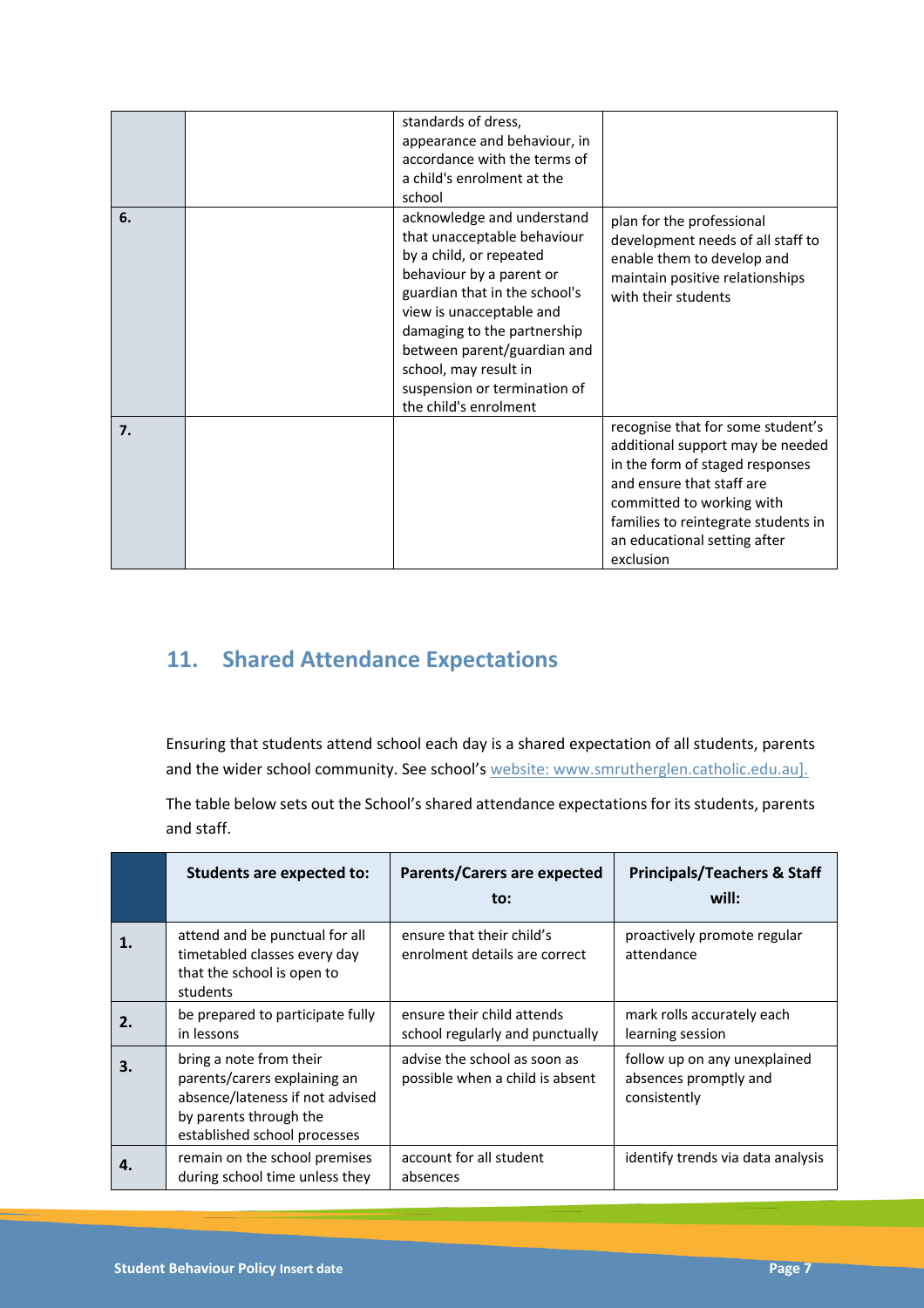|     | <b>Students are expected to:</b>                                                                                                                                                      | <b>Parents/Carers are expected</b><br>to:                                                                                                                                                                            | <b>Principals/Teachers &amp; Staff</b><br>will:                                                                                                                                                                                          |
|-----|---------------------------------------------------------------------------------------------------------------------------------------------------------------------------------------|----------------------------------------------------------------------------------------------------------------------------------------------------------------------------------------------------------------------|------------------------------------------------------------------------------------------------------------------------------------------------------------------------------------------------------------------------------------------|
|     | have permission to leave from<br>the school from parents                                                                                                                              |                                                                                                                                                                                                                      |                                                                                                                                                                                                                                          |
| 5.  | work with their teachers to<br>develop learning activities to be<br>included in any Student<br>Absence Learning Plan and to<br>be completed during a<br>prolonged absence from school | keep family holidays within<br>scheduled school holidays                                                                                                                                                             | report attendance data in the<br>student report and school's<br><b>Annual Report</b>                                                                                                                                                     |
| 6.  | work cooperatively with the<br>school to develop personal<br>attendance improvement goals<br>and strategies when their<br>attendance has been<br>inconsistent                         | support their child's learning<br>during absences and work with<br>the school to reintegrate<br>students or arrange distance<br>education after prolonged<br>absences                                                | support students whose<br>attendance is problematic by<br>developing 'Return to School'<br>plans and working with families<br>to implement individualised<br>strategies                                                                  |
| 7.  |                                                                                                                                                                                       | work cooperatively and<br>collaboratively with the school<br>to develop and implement<br>improvement strategies when<br>attendance has been<br>inconsistent due to reasons<br>deemed unsatisfactory by the<br>school | report lengthy or unexplained<br>absences to the Regional<br>Manager                                                                                                                                                                     |
| 8.  |                                                                                                                                                                                       |                                                                                                                                                                                                                      | work collaboratively with<br>parents and students to<br>develop an agreed Student<br>Absence Learning Plan when a<br>student will be absent from<br>school for an extended period<br>of time                                             |
| 9.  |                                                                                                                                                                                       |                                                                                                                                                                                                                      | convene a Program Support<br>Group meeting which is<br>attendance focused with<br>parents and students when a<br>student's attendance pattern is<br>of concern to the school                                                             |
| 10. |                                                                                                                                                                                       |                                                                                                                                                                                                                      | provide ongoing intensive<br>support for students if<br>communication with parents<br>has not been possible or if the<br>student's attendance pattern<br>continues to be irregular after<br>the initial Program Support<br>Group meeting |

# **12. School Action and Consequences**

Student engagement, regular attendance and positive behaviours will be supported through relationship based whole-school practices, as well as targeted and individualised support when required. Effective student behaviour changes and student behaviour support is enhanced through internally-based school support structures, and externally-based family, education,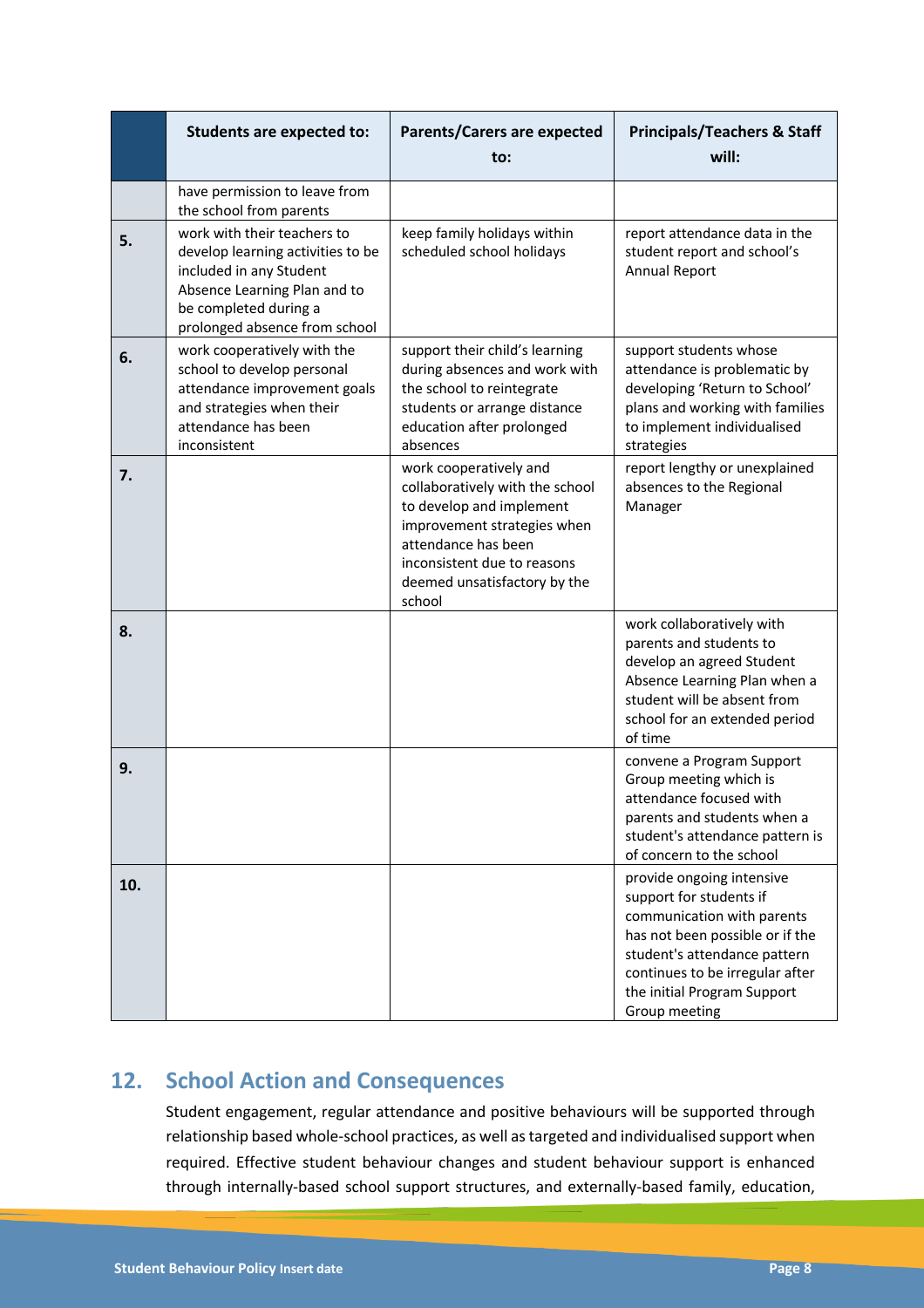community and interagency partnerships. The school will apply a range of supports and measures to address student behaviour of concern. Where a student acts in breach of the behaviour standards of our school community, the school will institute a staged response, in accordance with the CECV Positive Support Guidelines, 2018. Where applicable, an incident report must be completed and provided to the Principal or relevant staff member.

#### **Positive reinforcement of appropriate behaviour**

#### **Tier 1: School-wide supports**

The school implements school-wide preventative and early intervention strategies and practices for all its students to support positive behaviours, including:

- 1. Establishing predictable, fair and democratic classrooms and school environments
- 2. Providing physical environments that are conducive to positive behaviours and effective engagement in learning
- 3. Ensuring student participation in the development and implementation of whole school expectations
- 4. Empowering students by creating opportunities to take responsibility and be involved in decision making
- 5. Monitoring attendance and academic progress of students with the view to recognising students at risk
- 6. Developing Personalised Learning Plans (PLP) in consultation with the Program Support Group (PSG) where appropriate for individual students

### **Tier 2: Targeted supports**

In addition to Tier 1 supports, some students may require targeted interventions to meet behavioural standards, including irregular attendance. These students will be supported through a staged response, including:

- 1. Understanding the student's background and needs
- 2. Ensuring a clear understanding of expectations by both students and teachers
- 3. Providing consistent school and classroom environments
- 4. Scaffolding the student's learning program
- 5. Documentation of incidents relating to the management of student behaviours to inform decision making.
- 6. Revision of the Personalised Learning Plan (PLP)
- 7. Parent consultation via phone or interview
- 8. Support strategies that might assist the student to self-calm, such a quiet space or designated alternative area that they can go to if they are feeling overwhelmed
- 9. Case conferencing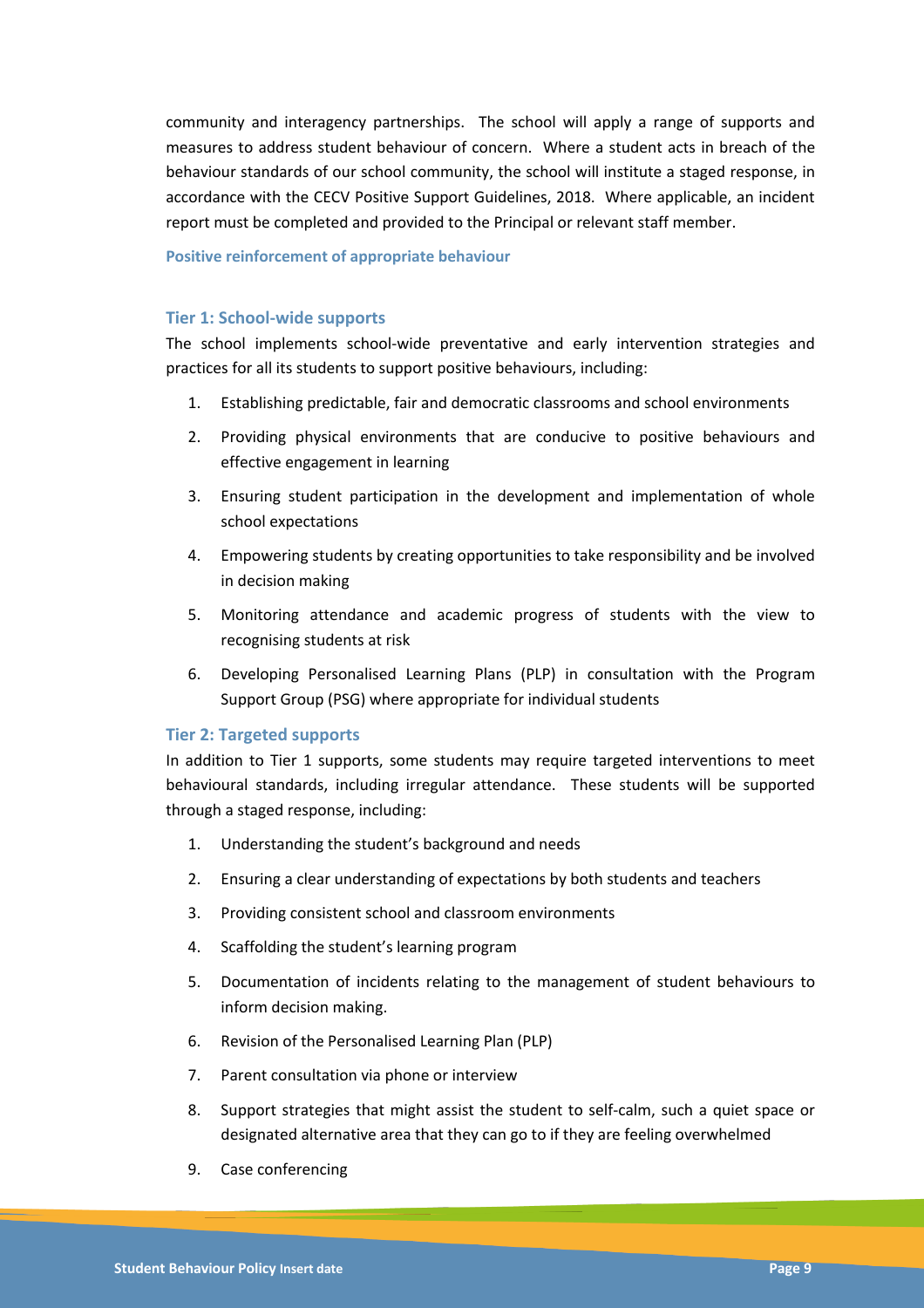### **Tier 3: Intensive intervention**

### **Reducing unwanted behaviour and consequences for inappropriate student behaviour**

The school adopts a staged response to inappropriate behaviour and appropriate responses may take the form of:

- 1. Non-verbal warning e.g; eye contact / hand movement / shake of head
- 2. Verbal warning which identifies the misbehaviour followed by a 'do over' prompt providing student the opportunity to use expected behaviours
- 3. Changing student access to learning activity e.g; work on own, change groups, change location
- 4. Removing student access to learning activity e.g; take a break at your desk
- 5. Moving student from the room e.g; finish your work next door
- 6. Student required to stay back at end of class
- 7. Student required to complete work during recess / lunchtime

When concerns arise about a student's on-going behaviour or when a student is displaying consistent behaviour of concern, St. Mary's School will implement a targeted response to identify and address the behaviour and teach replacement behaviour. This may involve the following support strategies:

- 1. Convening a Program Support Group (PSG) meeting involving parents/carers/Learning Diversity/Pastoral Wellbeing coordinator and the student where appropriate.
- 2. Developing/Revising a Personalised Learning Plan (PLP) or attendance plan
- 3. Development of a Behaviour Support Plan (BSP) and/or Safety Plan where appropriate for individual students
- 4. Referral to Catholic Education or external Health or Allied Health providers
- 5. Contact with the CES Limited Office

Disciplinary measures may be used as part of a staged response to behaviours of concern in combination with other engagement and support strategies to address the range of factors that may have contributed to the student's behaviour. Measures should always be proportionate to the nature of the behaviour, and are best used with support measures to identify and address causes of the behaviour. Disciplinary measures will be implemented in accordance with the CECV Positive Support Guidelines and may include:

- 1. Restorative practice
- 2. Withdrawal of privileges
- 3. Withdrawal from class activities for a specified period. Where appropriate, parents/carers will be informed of such withdrawals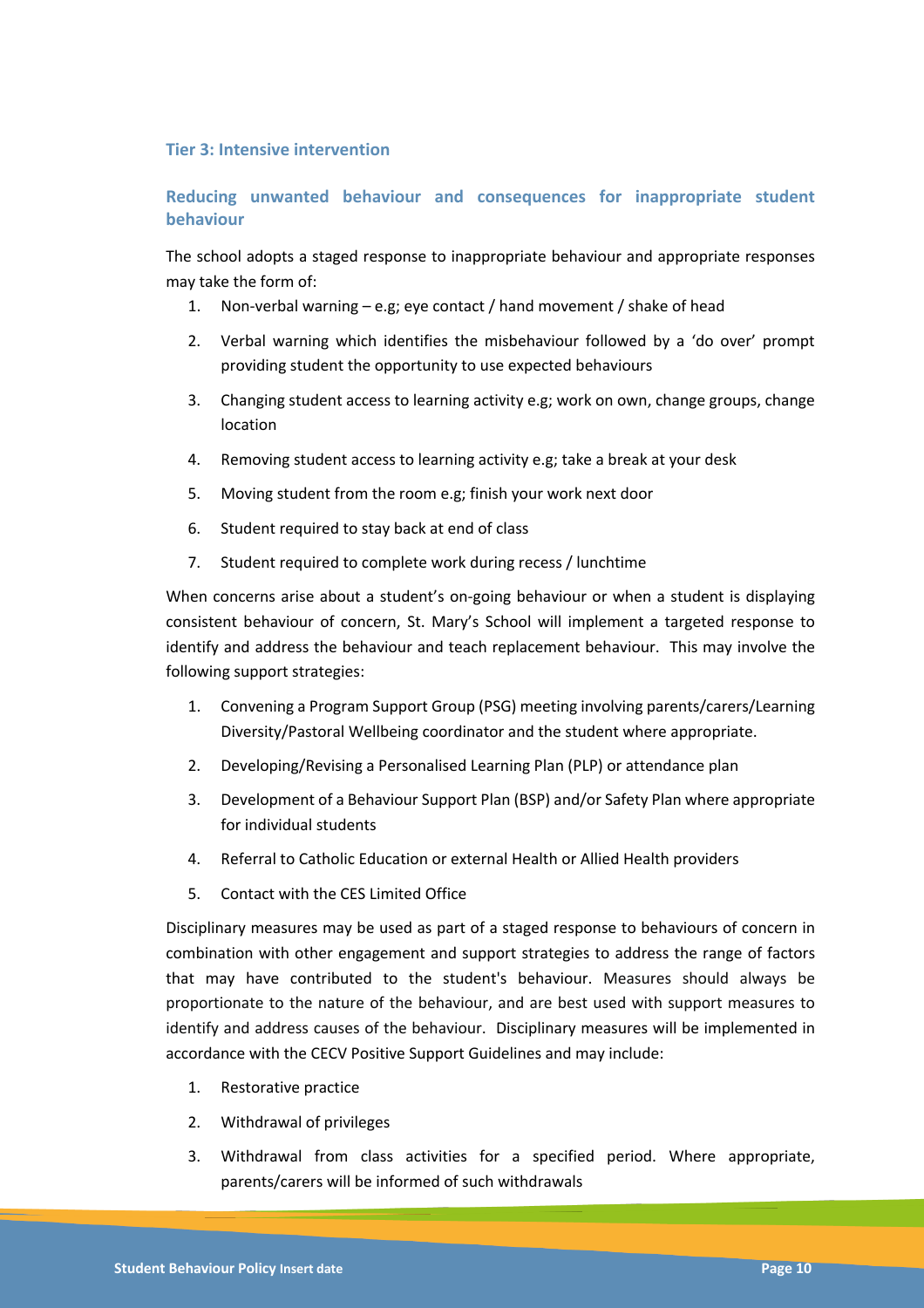- 4. Detention
- 5. Withdrawal from class if a student's behaviour significantly interferes with the rights of other students to learn or the capacity of a teacher to teach a class. In situations where the student is not able to comply with the instruction to relocate, the class (all other students) will be re-located/evacuated. The student may be temporarily isolated from regular classroom activities to provide an opportunity to de-escalate or for a specified period of time. Parents/carers should be informed of such withdrawals.
- 6. Suspension (in-school and out of school)
- 7. Negotiated transfer
- 8. Expulsion

A student may be excluded from school in situations where all other measures have been implemented without success, or where an immediate suspension is the only appropriate course of action in response to the student's behaviour which may put the health, safety and well-being of other students, staff or themselves at significant risk.

If other strategies are unsuccessful in modifying student behaviour, the school will follow the CES Limited Student Behaviour Framework and CES Limited Suspension, Negotiated Transfer and Expulsion Policy.

See Appendix 1 for further information on these measures.

### **Corporal punishment**

The use of corporal punishment is expressly prohibited at the school and under the *Education and Training Reform Act 2006* (Vic).

### **Consultation**

As every child's educational needs can change over time, it will often be necessary for the school to review any additional assistance that is being provided to the child, in consultation with parents/guardians and the child's treating medical/allied health professionals, in order to assess:

- 1. whether the additional assistance remains necessary and/or appropriate to the child's needs;
- 2. whether the additional assistance is having the anticipated positive effect on the child's individual physical, functional, emotional or educational goals; and
- 3. whether it remains within the school's ability to continue to provide the additional assistance, given any limitations that may exist.

## **13. Assessing and Mitigating Risk**

To assist the school to discharge its safety responsibilities, this school will adhere to an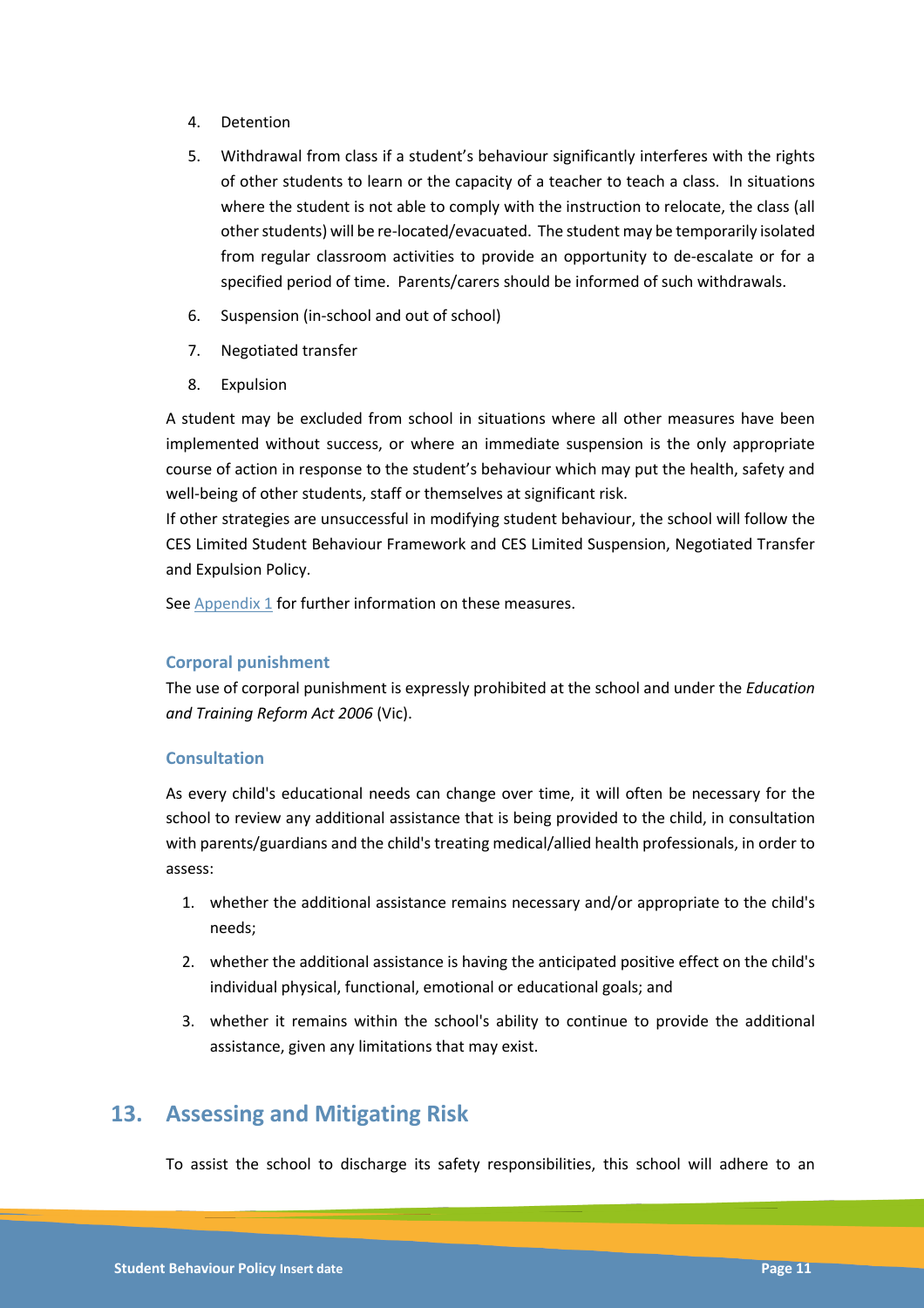Occupational Health & Safety Program through which potential safety hazards are identified and analysed in terms of the likelihood of an event occurring, and the potential consequences if the event was to occur. A similar risk-based approach is taken with respect to Student Duty of Care, with the definitions of likelihood and consequences. The school may engage the services of the CES Limited for the purpose of assessing student safety risks and determining how best to support the needs of the students, staff and broader community.

It is important that all staff consistently enforce school rules and safety policies, and actively engage in ensuring the physical and emotional wellbeing of students.

# **14. Policy Evaluation and Review**

*The Policy is evaluated and reviewed each December of every year.*